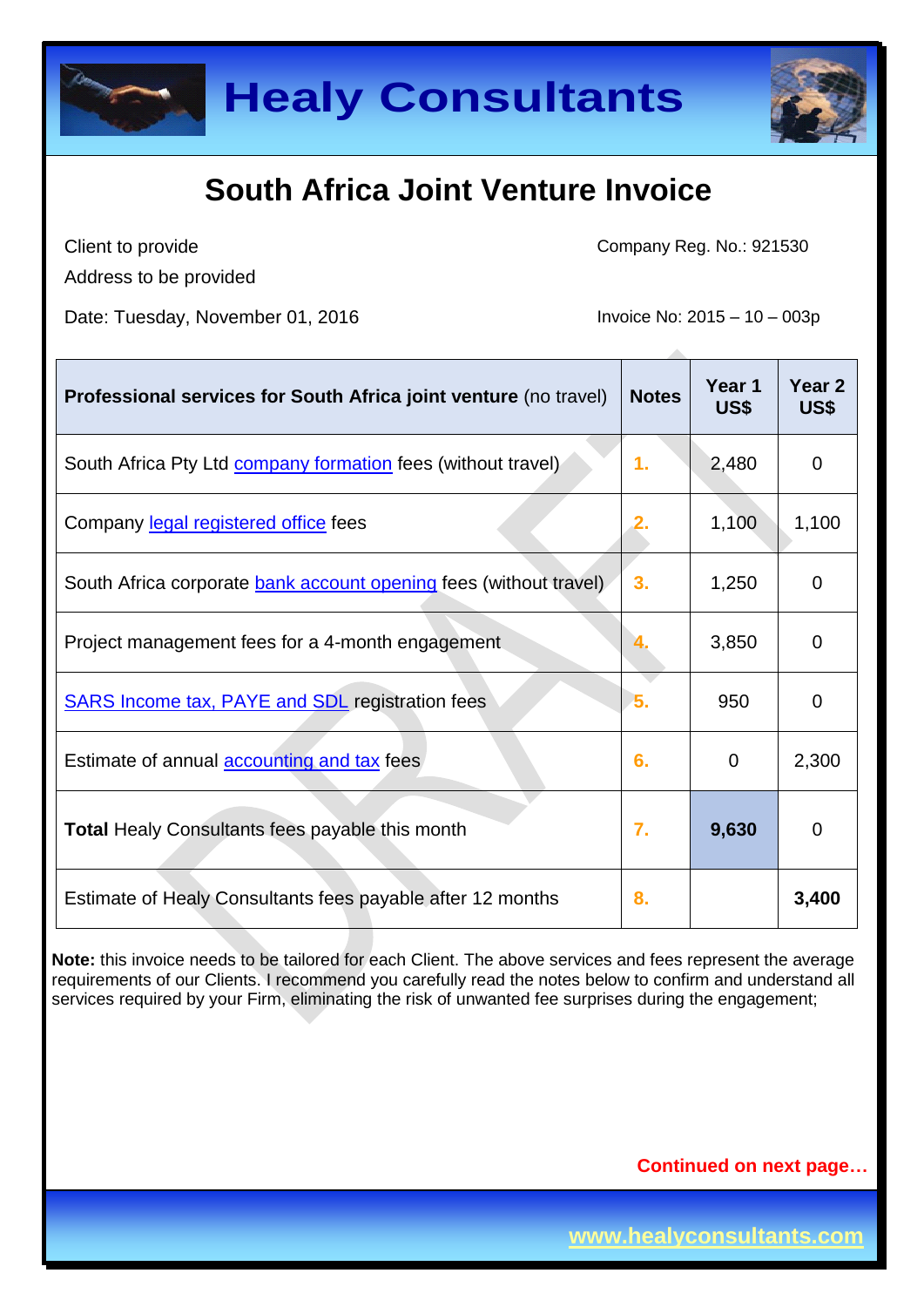



#### *Notes to invoice above*

**1.** Healy Consultants fees to efficiently and effectively complete South Africa joint venture company registration within [2 weeks](http://www.healyconsultants.com/south-africa-company-registration/fees-timelines/#timelines) including **i)** choosing the optimum regulatory license for our Client's business activities (if required) **ii)** reserving a company name with the [Companies](http://www.cipc.co.za/)  [and Intellectual Property Commission \(CIPC\)](http://www.cipc.co.za/) **iii)** settlement of our accountant and lawyer fees and **iv)** preparing a high quality company incorporation application for CIPC;

All [engagement fees](http://www.healyconsultants.com/company-registration-fees/) (click link) are agreed and paid up front and agree to the fees published on our country web pages. Consequently, there are no hidden fees, surprises or ambushes throughout the engagement. All engagement deadlines are agreed up front in the form of a [detailed](http://www.healyconsultants.com/index-important-links/example-project-plan/)  [project plan,](http://www.healyconsultants.com/index-important-links/example-project-plan/) mapping out [deliverables](http://www.healyconsultants.com/deliverables-to-our-clients/) by week throughout the engagement term;



Every week during the engagement, Healy Consultants will email our Client a [detailed status](http://www.healyconsultants.com/index-important-links/weekly-engagement-status-email/)  [update.](http://www.healyconsultants.com/index-important-links/weekly-engagement-status-email/) Our Client is immediately informed of engagement problems together with solutions. Your dedicated engagement manager is reachable by phone, Skype, live chat and email and will communicate in your preferred language;

- **2.** In accordance with the [South African Companies Act,](http://www.justice.gov.za/legislation/acts/2008-071amended.pdf) an Pty Ltd shall as from the date of its incorporation have a legal registered office in South Africa, to which all official government communications and notices may be addressed. To comply with this statutory requirement, Healy Consultants' South Africa office will be the registered office address for your company. Thereafter, this address will be used to receive government correspondence including **i)** the annual tax return, **ii)** notice of the annual return; and **iii)** notice of government audits. Most of our Clients wish to place [Healy Consultants'](http://www.healyconsultants.com/corporate-outsourcing-services/company-secretary-and-legal-registered-office/) office address on invoices, contracts, websites and business cards;
- **3.** Healy Consultants will be pleased to open a South Africa [corporate bank account](http://www.healyconsultants.com/south-africa-company-registration/formation-support-services/) without travel. It is a time consuming task, Healy Consultants will shelter our Client from the administrative challenges. As you can appreciate, it is a difficult task to obtain bank account approval through a newly formed company, when shareholders and directors and bank signatories reside overseas. Healy Consultants will prepare a business plan for the bank to optimize the probability of corporate bank account approval. Depending on our Client business and nationality, there is a 20% probability the banks will request a bank signatory to travel for a one-hour bank interview. Healy Consultants will try its best to negotiate with the bank for a travel exemption. If our Client must travel to South Africa for corporate bank account opening, Healy Consultants will refund our Client US\$950;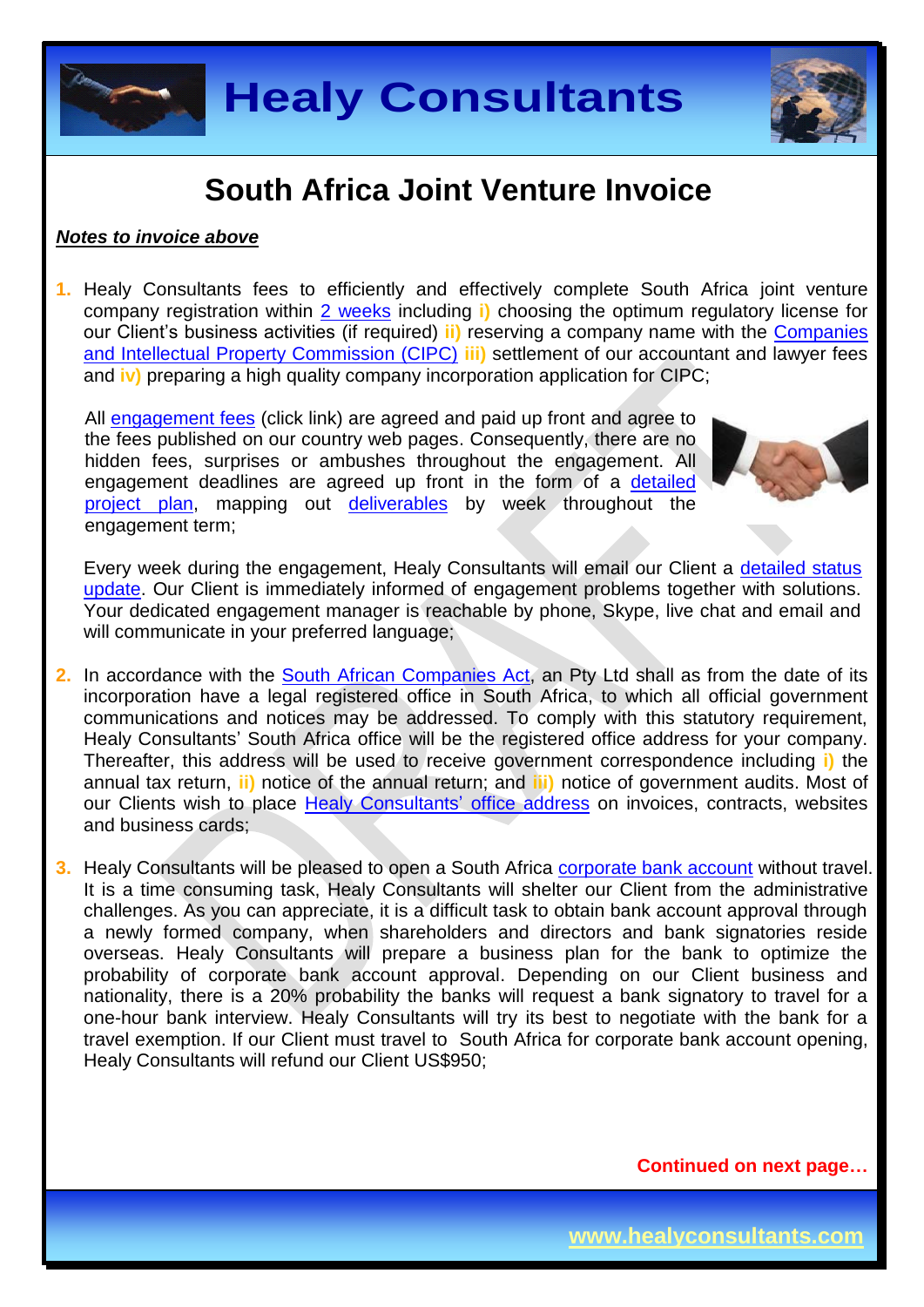



If our Client is not comfortable with only a South Africa corporate bank account, Healy Consultants will be pleased to open [an international corporate bank account](http://www.healyconsultants.com/international-banking/) (click link) outside of South Africa. Examples include New York, Germany, Liechtenstein, Austria, Bulgaria, South Africa, Australia, London, South America or Dubai. All banks will be top tier banks in these countries with excellent internet banking services. Example of our global banking partners include HSBC, Standard Chartered Bank, Citibank, Barclays, Standard bank, ANZ bank, VTB bank, UBS, Credit Suisse;

The banks enjoys ultimate power of approval of corporate bank account applications. Consequently, guaranteed success is outside of Healy Consultants' control. What is inside our control is the preparation and submission of a high quality bank application that maximizes the likelihood of approval. To date, we enjoy a 100% approval record because of our global [banking relationships](http://www.healyconsultants.com/international-banking/corporate-accounts/) and determination;







Global banks continue to tighten corporate bank account opening procedures, their internal compliance departments completing more thorough due diligence of Clients. Consequently, our Clients should expect the bank account approval period to take up to 4 weeks. Furthermore, global banks now require evidence of proof of business in the country where the corporate bank account will be, including sales contracts or lease agreement;

**4.** This cost includes Healy Consultants fees to thoroughly research and plan South Africa business set up for our Client including **i)** payment of retainer fees to multiple lawyers, accountants and other consulting firms **ii)** preparing a detailed project plan with time lines **iii)**  time taken to determine the optimum South Africa corporate structure, including preparation of a detailed comparison table of entities **iv)** ascertain the specific accounting, tax, legal and compliance considerations **v)** finding solutions to [challenges that occur](http://www.healyconsultants.com/engagement-project-management/) throughout the engagement and **vi)** complete a detailed 23 page engagement strategy document from all of the above;

This cost also includes Healy Consultant's fees to efficiently and effectively project manage and timely complete our Client's engagement including **i)** injecting the paid up share capital on our Client's behalf and **ii)** collating and supervising the legalisation and attestation of all documents **iii)** weekly detailed engagement status updates to our Client and **iv)** weekly Friday conference call and **v)** finding solutions to unexpected challenges throughout the engagement;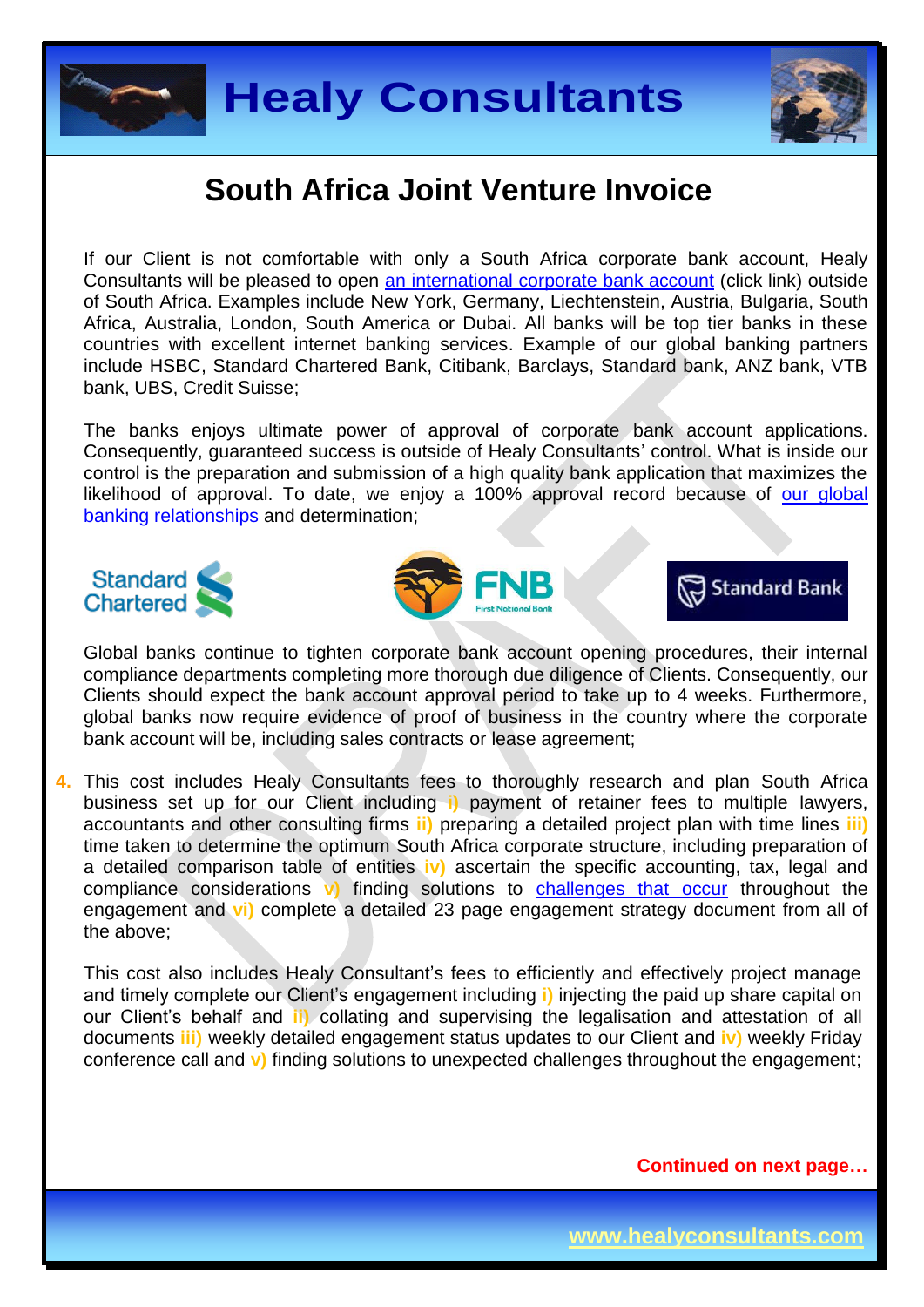



Healy Consultants project management fees also include the time taken to devise the strategies as to how to **i)** minimise the engagement period **ii)** complete the engagement without our Client travelling **iii)** minimise tax using a South Africa freezone and **iv)** avoid the need for a specific regulatory license;

The South Africa Pty Ltd registration is a long and complicated process for foreign investors. Healy Consultants will liaise with multiple independent lawyers and accounting firms to ensure that **i)** your Firm complies with South Africa commercial regulations **ii)** your Firm's interests are well protected and **iii)** your Firm enjoys all possible tax benefits;

- **5.** In accordance with South Africa law, each South African company must be registered for Income tax, PAYE and SDL;
- **6.** For an active trading company, these [accounting and tax](http://www.healyconsultants.com/south-africa-company-registration/accounting-legal/) fees are an estimate of Healy Consultants fees to efficiently and effectively discharge your annual company accounting and tax obligations. Following receipt of a set of draft accounting numbers from your company, Healy Consultants will more accurately advise accounting and tax fees. For a dormant company, Healy Consultants fees are only US\$950;



- **7.** All fees quoted in this invoice correspond to fees quoted [on Healy Consultants'](http://www.healyconsultants.com/company-registration-fees/) website. Please review this invoice carefully to identify errors. During the rush of the business day, it is possible that Healy Consultants inadvertently made fee calculation errors, typing errors or omitted services or omitted historic fee payments from Clients. In the unfortunate event you identify invoice errors, please revert to me directly re the same. I apologize in advance if I or my staff made invoice errors;
- **8.** Assuming our Clients re-engage Healy Consultants in year 2, this fee is an estimate of the fees payable next year, 12 months after the date of company registration;
- **9.** The fees quoted in this invoice are a prediction of the fees required to efficiently and effectively complete this engagement in a timely manner. If during the engagement Healy Consultants realizes that the project is more complex than anticipated, requiring a large additional investment of time, my Firm will revert to request additional fees. If Healy Consultants completes the engagement faster and more easily than expected, Healy Consultants is happy to refund some fees to our Client;
- 10. Engage Healy Consultants to **project manage** business set up in every country on the planet. We are the best in the [world](http://www.healyconsultants.com/best-in-the-world/) at what we do, timely completing [the A to Z](http://www.healyconsultants.com/a-to-z-of-business-set-up/) of every country engagement;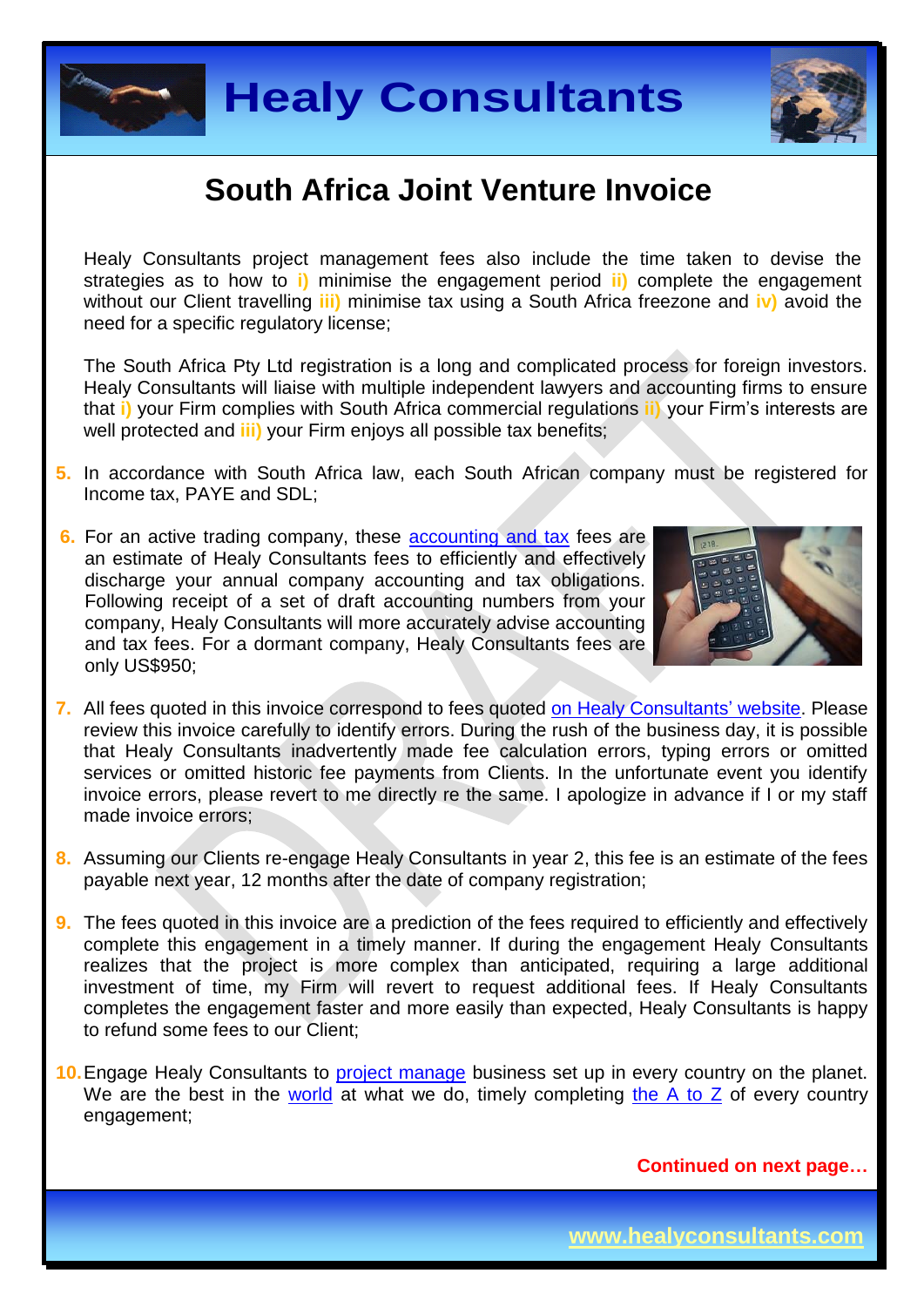



- 11. In accordance with [South African Companies Act,](http://www.justice.gov.za/legislation/acts/2008-071amended.pdf) there are no minimum share capital requirements for a South African proprietary limited company;
- **12.**Every bank signatory of a South African corporate bank account must be South African citizen, permanent resident or visa holder. Consequently, we recommend our Clients to appoint a resident director who will also be the bank signatory. It takes at least 4 months to secure work permit approval. To efficiently and effectively secure company registration in a timely manner, most of our Clients request Healy Consultants to appoint a temporary nominee resident director. If required, Healy Consultants' resident director service fee amounts to US\$9,950 per annum;
- **13.**If our Client and Healy Consultants properly plan this engagement, our Clients' will *not* have to travel during this engagement. Healy Consultants will efficiently and effectively complete company registration and corporate bank account opening in a timely manner without our Client presence. Instead, our Client will need to **i)** sign and get documents legalized in the embassy in their country of origin and **ii)** courier the originals to Healy Consultants office;



- **14.**Depending on our Client's business and nationality, the South African Government may require a special regulatory license to carry on your business in the country. Healy Consultants will assist our Client secure license approval; there may be additional engagement fees. However, the Government enjoys ultimate power of approval of company registrations and business licenses;
- **15.**In accordance to [South African Companies Act,](http://www.justice.gov.za/legislation/acts/2008-071amended.pdf) every South African company must appoint a public officer. Most of our clients appoint one of the local staff members as public officer. If required, Healy Consultants will be pleased to be appointed as public officer for our Client's firm. Our fee for the same amounts to US\$2,550 per annum;
- **16.**If our Client requires non-resident nominee shareholder and director services [\(click link\),](http://www.healyconsultants.com/corporate-outsourcing-services/nominee-shareholders-directors/) Healy Consultants will be pleased to assist. Our fee for professional, passive nominee corporate shareholder amounts to US\$2,100 per annum. Our fee to be both nominee director and shareholder amounts to US\$6,600 per annum. Being the shareholders and sole director of a Client's company exposes Healy Consultants to reputation, litigation and financial risk;
- **17.**Some of our Clients request Healy Consultants to provide temporary shared [office space](http://www.healyconsultants.com/virtual-office/) for 6 months until their preferred business premises is found. If your Firm requires this service, our one-time fee is US\$950. Monthly rental thereafter is paid directly to the landlord, independently of Healy Consultants;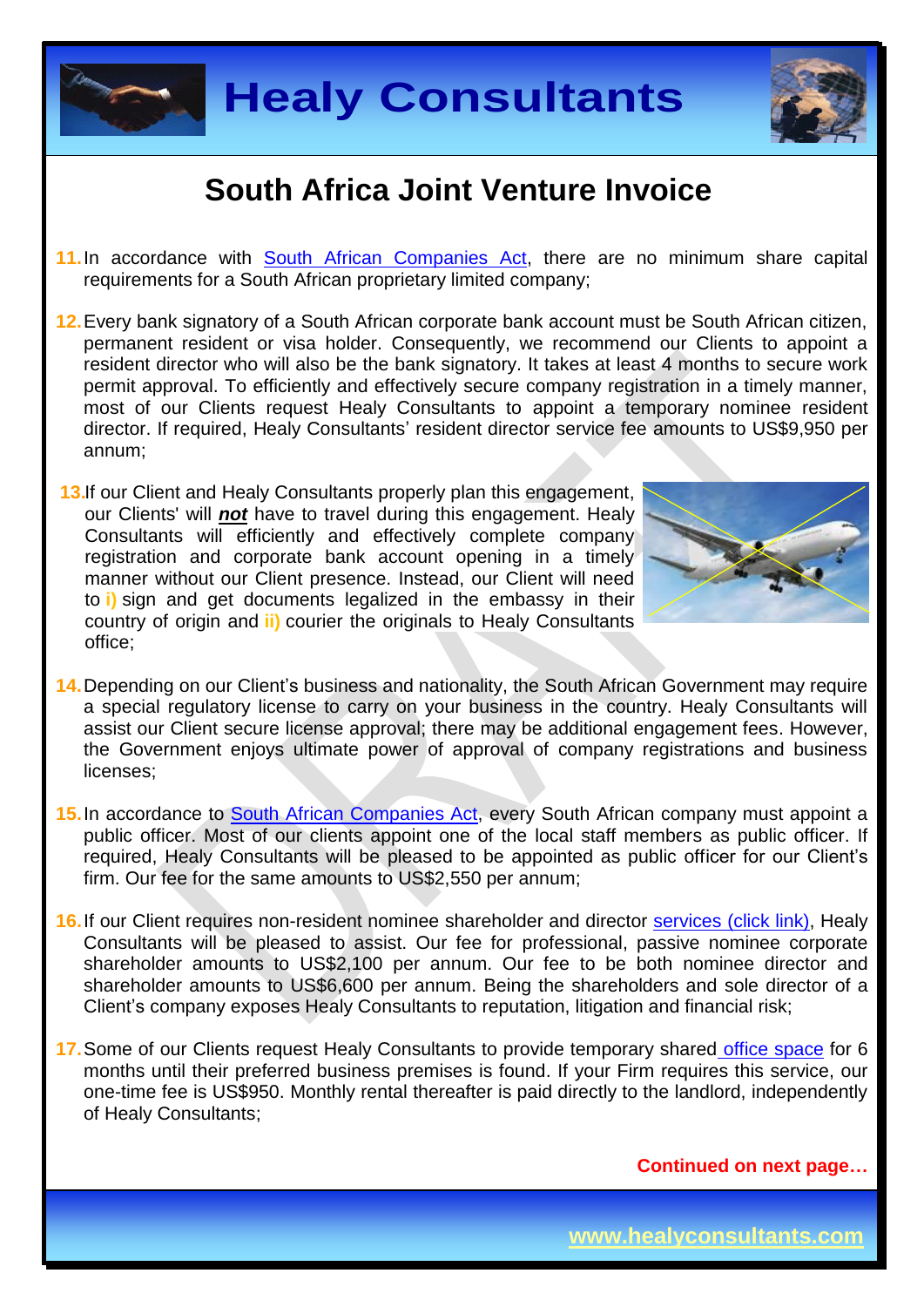



- **18.**Our Client willing to register a South Africa joint venture company will appoint a joint venture partner, who can be an individual or a corporate and can be either a South African or foreign national. To minimize complexity, Healy Consultants recommends our Client appoint one staff member already in South Africa. If our Client is uncomfortable with this strategy, Healy Consultants will provide a nominee joint venture partner fees. Our standard annual fee for the same is US\$6,600 per nominee;
- **19.**If required, Healy Consultants will be pleased to assist your firm secure [employee visa](http://www.healyconsultants.com/south-africa-company-registration/employment-visas/) approvals. Our fee is US\$2,950 for the first employee, US\$1,950 for the second employee, US\$950 per employee thereafter. Our employee visa fees includes preparation of a quality visa application and submitting to the Government immigration officers. The Government enjoys ultimate power of approval of visa applications. Consequently, guaranteed success is outside of Healy Consultants control. What is inside our control is the preparation and submission of a high quality immigration visa application that maximizes the likelihood of visa approval;
- **20.**Monthly, quarterly and mid-year Government tax obligations include monthly and quarterly payroll reporting, VAT and corporation tax return filing. If you need our help, Healy Consultants can complete monthly Government reporting for a monthly fee of US\$860. Healy Consultants monthly support will include i) receive in dropbox the monthly invoices from our client ii) label monthly bank statement transactions iii) preparation and submission of VAT returns and iv) submission of monthly employee payroll reporting;
- 21. It is important our Clients are aware of their personal and corporate tax obligations in their country of residence and domicile. Let us know if you need Healy Consultants help to clarify your local and international annual tax reporting obligations;
- **22.**During the engagement, shareholders and directors' documents may need to be translated into the local language; before the Government and Bank approves company registration and corporate bank account opening respectively. Consequently, our Client should budget for possible additional translation and embassy attestation fees. Either our Client or Healy Consultants can complete this administrative task;

As always, Healy Consultants will negotiate with all third parties to eliminate or reduce additional engagement costs. For transparency purposes, all third party fee payments will be supported by original receipts and invoices. Examples of possible third party payments include **i)** embassy fees **ii)** notary public costs **iii)** official translator fees;

**23.**Some of our Clients require an [immediate country](http://www.healyconsultants.com/turnkey-solutions/) solution. With this strategy, within one week Healy Consultants can supply our Client **i)** an dormant South Africa company number and **ii)** an already approved South Africa corporate bank account number and **iii)** a business address. Turnkey solutions are attractive to those entrepreneurs who wish to immediately close a country deal, sign a contract or invoice a customer;

**Continued on next page…**

**www.healyconsultants.com**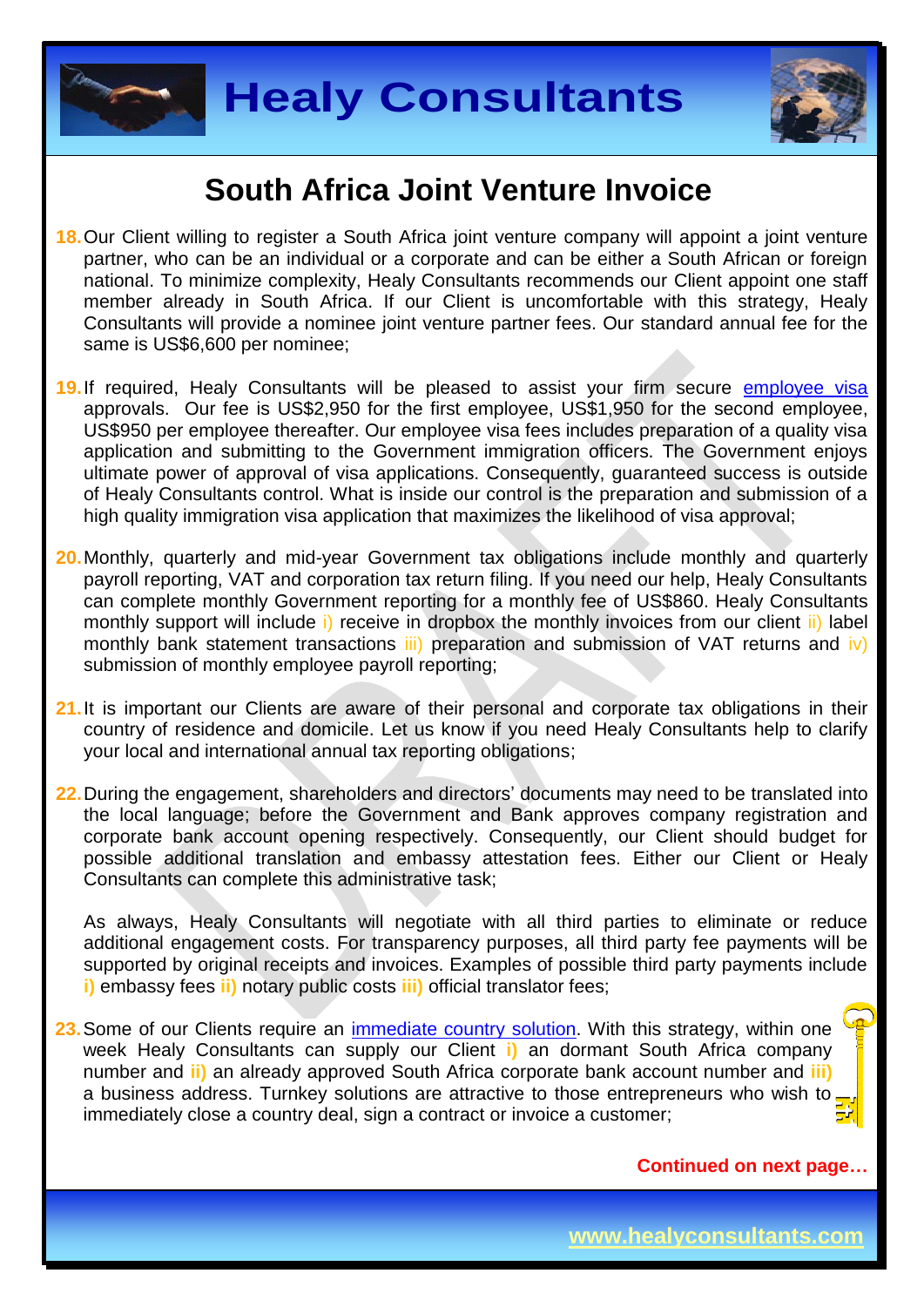



- 24. As stipulated on our [business website](http://www.healyconsultants.com/) and in section 3 of our engagement letter, Healy Consultants will only commence the engagement following **i)** settlement of our fees and **ii)** completion and signing of our legal engagement letter;
- **25.**Healy Consultants will only incorporate your company after 75% of [due diligence](http://www.healyconsultants.com/due-diligence/)  [documentation](http://www.healyconsultants.com/due-diligence/) is received by email. Healy Consultants will only open a corporate bank account after 100% of the Client's original due diligence documentation is received by courier;
- 26. During the annual renewal engagement with our Client, our in-house Legal and Compliance [Department \(click link\)](http://www.healyconsultants.com/about-us/key-personnel/cai-xin-profile/) reviews the quality and completeness of our Client file. Consequently, Healy Consultants may revert to our Client to ask for more up to date due diligence [documentation;](http://www.healyconsultants.com/due-diligence/)
- **27.**To assist our Clients to minimize foreign exchange costs, we offer the payment in SG\$, Euro, Pounds or US\$. Kindly let me know in which currency your Firm prefers to settle our fees and I will send an updated invoice, thank you;
- 28. Some of our Clients' engage Healy Consultants to [recruit \(click link\)](http://www.healyconsultants.com/corporate-outsourcing-services/how-we-help-our-clients-recruit-quality-employees/) local employees. We have a lot of experience in this area and we are quite skilled at securing quality candidates for our Clients';
- **29.**To efficiently and effectively complete your engagement in a timely manner, we recommend your Firm transfers these funds to Healy Consultants corporate bank account. Thereafter, our Incorporation and Banking Team will aggressively advance your engagement, providing your Firm daily feedback as to engagement status. I would be grateful if you email us the bank transfer advice slip to enable my Accounting Department to accurately and timely identify bank receipts:



**Continued on next page…**

**www.healyconsultants.com**